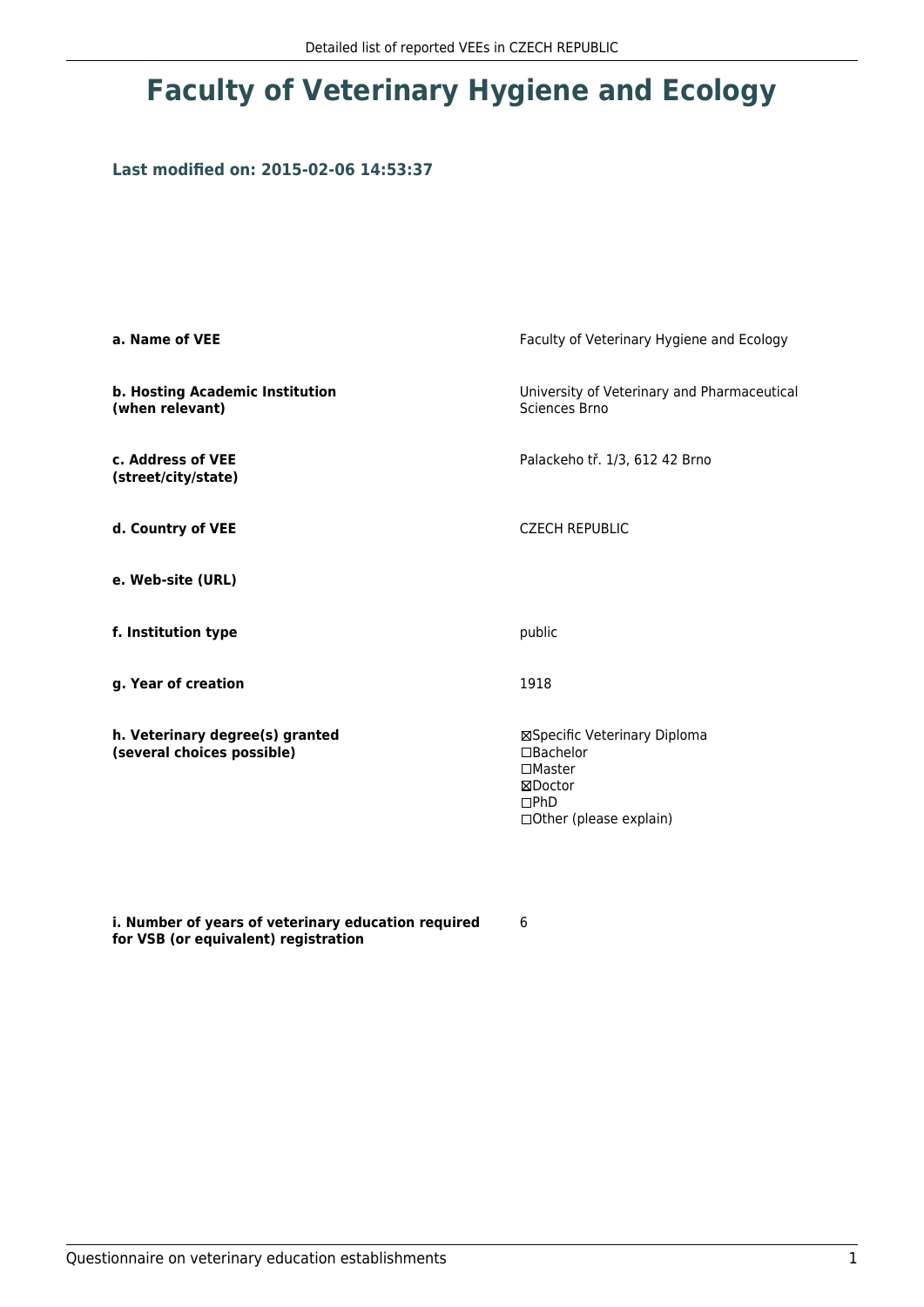## **j. Average number of veterinary students per class**

|  | within the establishment |  |  |  |  |
|--|--------------------------|--|--|--|--|
|--|--------------------------|--|--|--|--|

|                                                                                                   | 1st Year                                                                                                                                                              | 51-100                                                                           |  |
|---------------------------------------------------------------------------------------------------|-----------------------------------------------------------------------------------------------------------------------------------------------------------------------|----------------------------------------------------------------------------------|--|
|                                                                                                   | 2d Year                                                                                                                                                               | 51-100                                                                           |  |
|                                                                                                   | 3d Year                                                                                                                                                               | 51-100                                                                           |  |
|                                                                                                   | 4th Year                                                                                                                                                              | 51-100                                                                           |  |
|                                                                                                   | 5th Year                                                                                                                                                              | 51-100                                                                           |  |
|                                                                                                   | 6th Year                                                                                                                                                              | $0 - 50$                                                                         |  |
|                                                                                                   | 7th Year                                                                                                                                                              |                                                                                  |  |
| k. Average number of veterinary graduates per year<br>from the establishment                      | $0 - 50$                                                                                                                                                              |                                                                                  |  |
| I. Minimum education required for admission to the<br>establishment<br>(several choices possible) | ⊠High School University Entrance<br>Qualification<br>□Pre-Veterinary Science Diploma<br>□Pre-Veterinary Science Degree<br>□Other specific VEE entrance qualifications |                                                                                  |  |
| m. Is there a selection procedure at<br>(several choices possible)                                | □National level<br>$\square$ State level<br><b>⊠Establishment level</b>                                                                                               |                                                                                  |  |
| n. National accreditation/certification/approval                                                  | Yes                                                                                                                                                                   |                                                                                  |  |
|                                                                                                   | <b>Accrediting agency:</b>                                                                                                                                            |                                                                                  |  |
|                                                                                                   | <b>Name of the Agency</b>                                                                                                                                             | Accreditation<br>Commission,<br>Ministery of<br>Education<br>Youth and<br>Sports |  |
|                                                                                                   | <b>Address of the</b><br><b>Agency</b>                                                                                                                                | Karmelitská 7,<br>118 12 Praha<br>1                                              |  |
|                                                                                                   | <b>Country of the</b><br><b>Agency</b>                                                                                                                                | Czech<br>Republic                                                                |  |
|                                                                                                   | Date granted (yyyy-<br>mm-dd)                                                                                                                                         | 2011-09-30                                                                       |  |
|                                                                                                   | <b>Period of validity</b><br>(years)                                                                                                                                  | 8                                                                                |  |